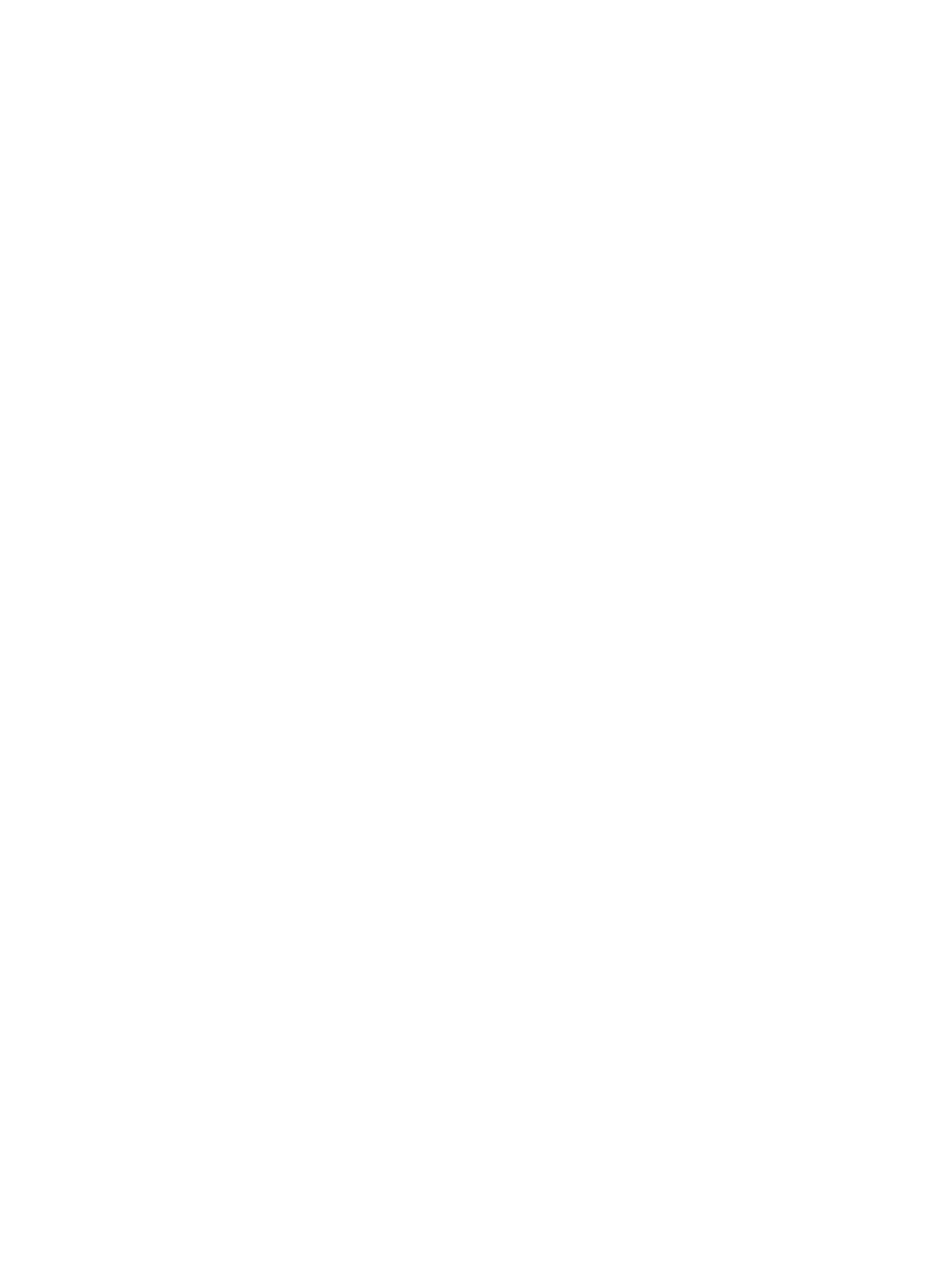## **CHAPTER 32**

### FLAGS AND COAT OF ARMS (REGULATION)

**An Act to regulate the use of the National Flag, the Governor-General's Flag, the Prime Minister's Flag and the Coat of Arms of The Bahamas and to provide for matters incidental to or connected therewith.**  *20 of 1973* 

> *[Assent 4th July, 1973] [Commencement 10th July, 1973]*

1. This Act may be cited as the Flags and Coat of Short title. Arms (Regulation) Act.

**2.** (1) In this Act, unless the context otherwise Interpretation. requires —

"Coat of Arms" means the Coat of Arms of The Bahamas described in Part IV of the Schedule;

- "Governor-General's Flag" means the Governor-General's Flag described in Part II of the Schedule;
- "Minister" means the Minister responsible for Flags and Coats of Arms;
- "National Flag" means the Flag of The Bahamas described in Part I of the Schedule;

"Prime Minister's Flag" means the Prime Minister's Flag described in Part III of the Schedule.

(2) Unless the context otherwise requires, references in this Act to a section are references to a section of this Act and references in a section to a subsection are references to a subsection of that section.

- **3.** Where any person —
- (a) mutilates, cuts, tears, burns or in any way defaces whether by writing, printing or stamping thereon or otherwise; or
- (b) by any spoken words insults or brings into contempt or ridicule,

–––––––––––––––––––––––––––––––––––––––––––––––––––––––––––––––––––––––––––––––

Insulting the National Flag, etc., an offence.

Schedule.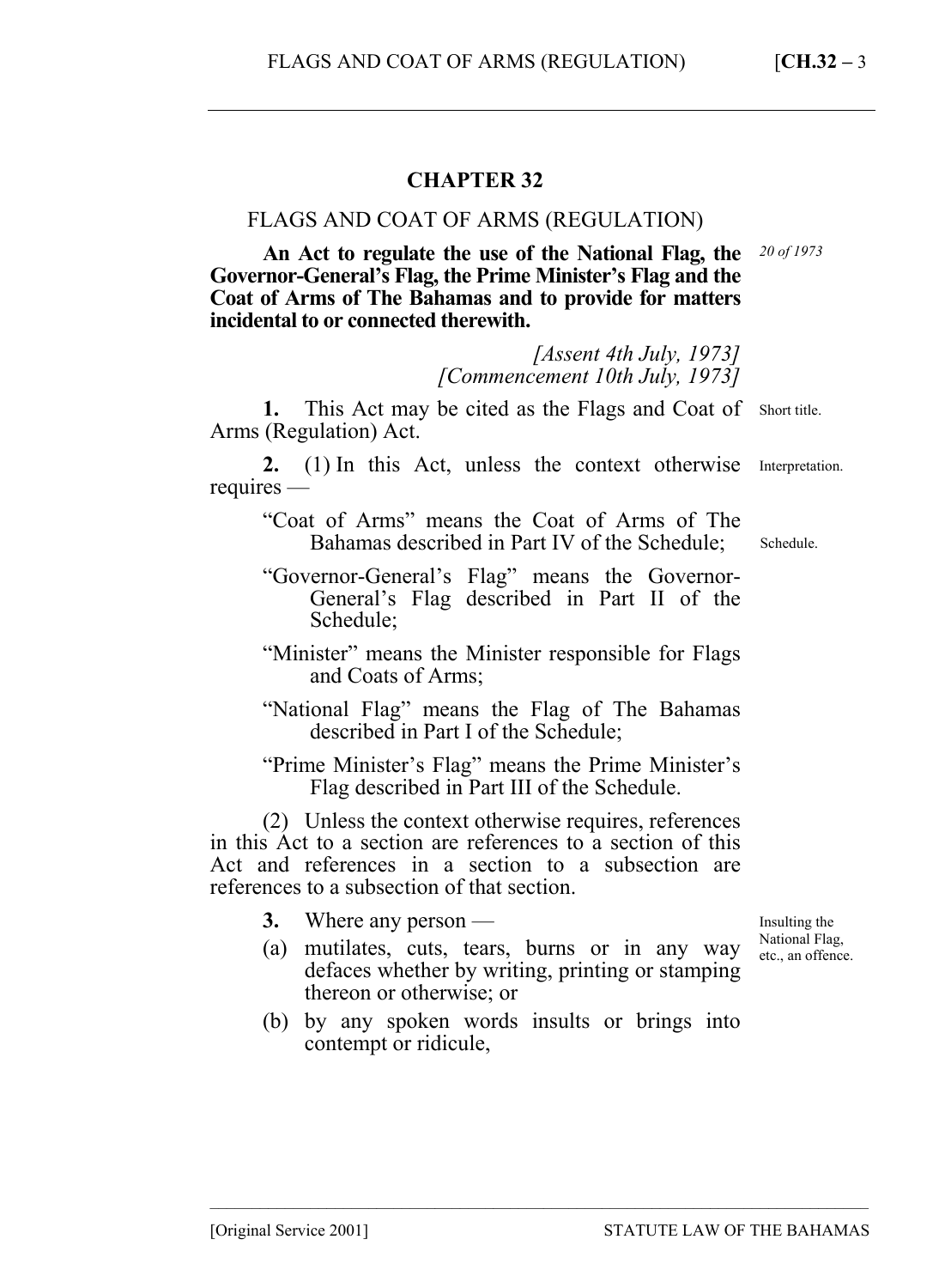the National Flag, the Governor-General's Flag, the Prime Minister's Flag or the Coat of Arms, or any representations thereof, such person, unless he can prove that the act was done with lawful justification or excuse or the words were spoken without intent to insult or bring into contempt or ridicule the said Flags or the Coat of Arms, or any representations thereof, shall be guilty of an offence and liable on summary conviction to a fine not exceeding five hundred dollars or to imprisonment for a term not exceeding six months or to both such fine and imprisonment.

**4.** (1) No person shall, except with the written permission of the Minister —

- (a) apply to any goods, articles or things made, produced, distributed or sold by him, or import into The Bahamas any goods, articles or things to which there has been applied, the National Flag or the Coat of Arms or any part of the design thereof (or a flag or device so nearly resembling them as to be calculated to deceive); or
- (b) use or permit to be used in connection with any business, trade, calling or profession, the National Flag or the Coat of Arms or any part of the design thereof (or a flag or device so nearly resembling them as to be calculated to deceive) in a manner calculated to lead to the belief that he is duly authorized to use the National Flag or Coat of Arms, as the case may be, in that connection.

(2) Any permission given under subsection (1) may be given subject to such conditions as the Minister may deem fit.

(3) Any person who contravenes the provisions of subsection (1) or who fails to comply with any of the conditions imposed in pursuance of subsection (2) shall be guilty of an offence and liable on summary conviction to a fine not exceeding two hundred and fifty dollars or to imprisonment for a term not exceeding three months or to both such fine and imprisonment.

Prohibition of improper use of National Flag, etc.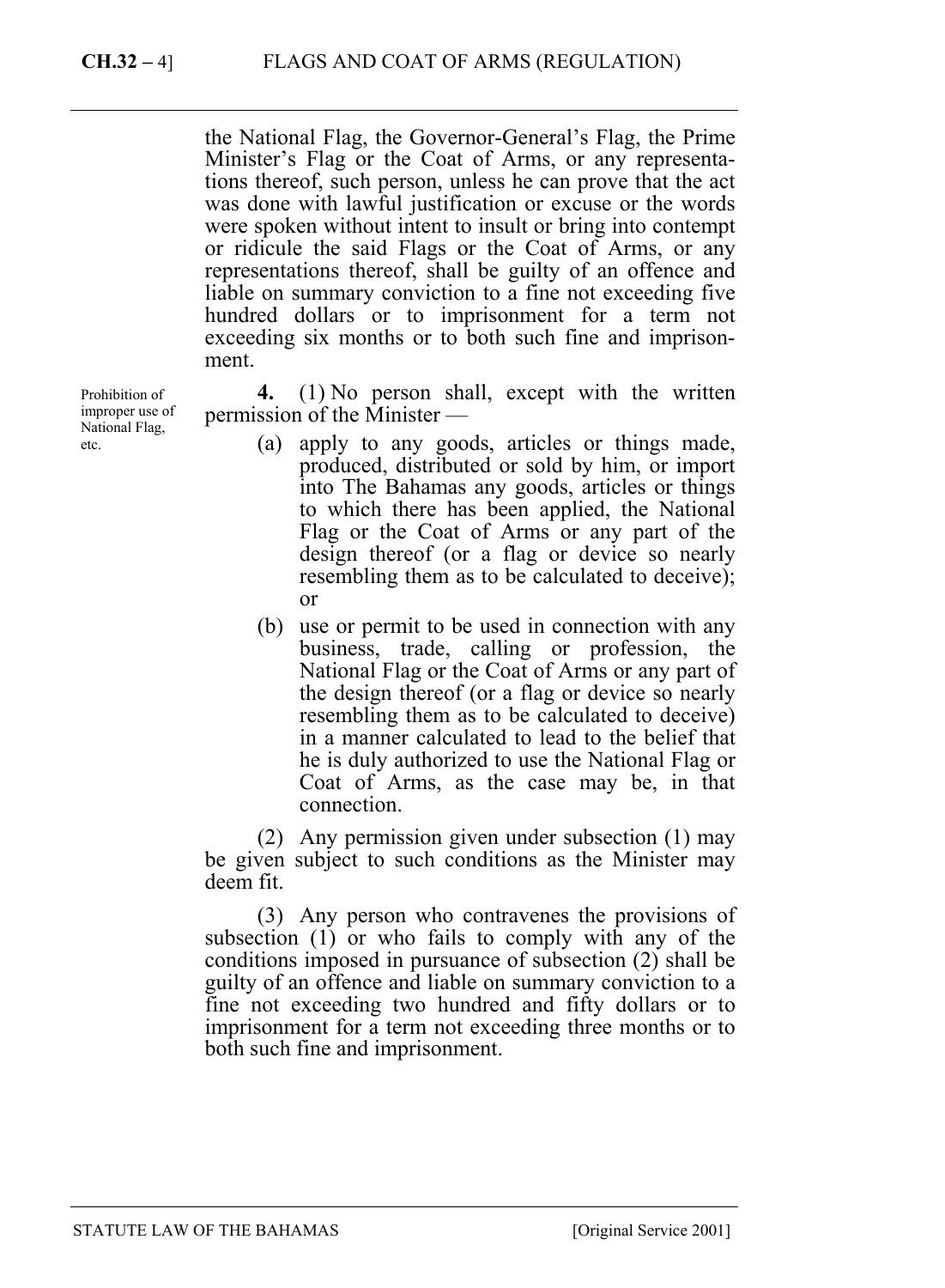**5.** (1) No person, other than the Governor-General or a person authorized by the Governor-General in that behalf, shall fly, display or otherwise use the Governor-General's Flag.

(2) No person, other than the Prime Minister or a person authorized by the Prime Minister in that behalf, shall fly, display or otherwise use the Prime Minister's Flag.

(3) Any person who contravenes the provisions of this section shall be guilty of an offence and liable on summary conviction to a fine not exceeding two hundred and fifty dollars or to a term of imprisonment not exceeding three months or to both such fine and imprisonment.

**6.** Where a person is convicted of an offence under Forfeiture. this Act or any regulations made thereunder, the court before which he is convicted may, in addition to any other punishment provided for in this Act or in any regulations made thereunder, direct that any articles, goods or things by means or in respect of which the offence was committed shall be forfeited.

- **7.** The Minister may make regulations —
- (a) prescribing the occasions upon which, the persons by whom and the manner in which the National Flag or the Coat of Arms may be flown or displayed, as the case may be;
- (b) prohibiting, controlling or restricting the use of the National Flag or the Coat of Arms;
- (c) providing for such other Flags as the Minister may from time to time deem necessary and prescribing the occasions upon which, the persons by whom and the manner in which any such Flag may be flown;
- (d) regulating the manner in which application may be made to him for his authority to use the National Flag or the Coat of Arms in any connection mentioned in subsection (1) of section 4 and prescribing a form of licence by which that authority may be given;
- (e) constituting offences in relation to any of the matters referred to in the foregoing paragraphs and prescribing penalties in respect thereof.

–––––––––––––––––––––––––––––––––––––––––––––––––––––––––––––––––––––––––––––––

Prohibition of improper use of the Governor-General's Flag and the Prime Minister's Flag.

Regulations.